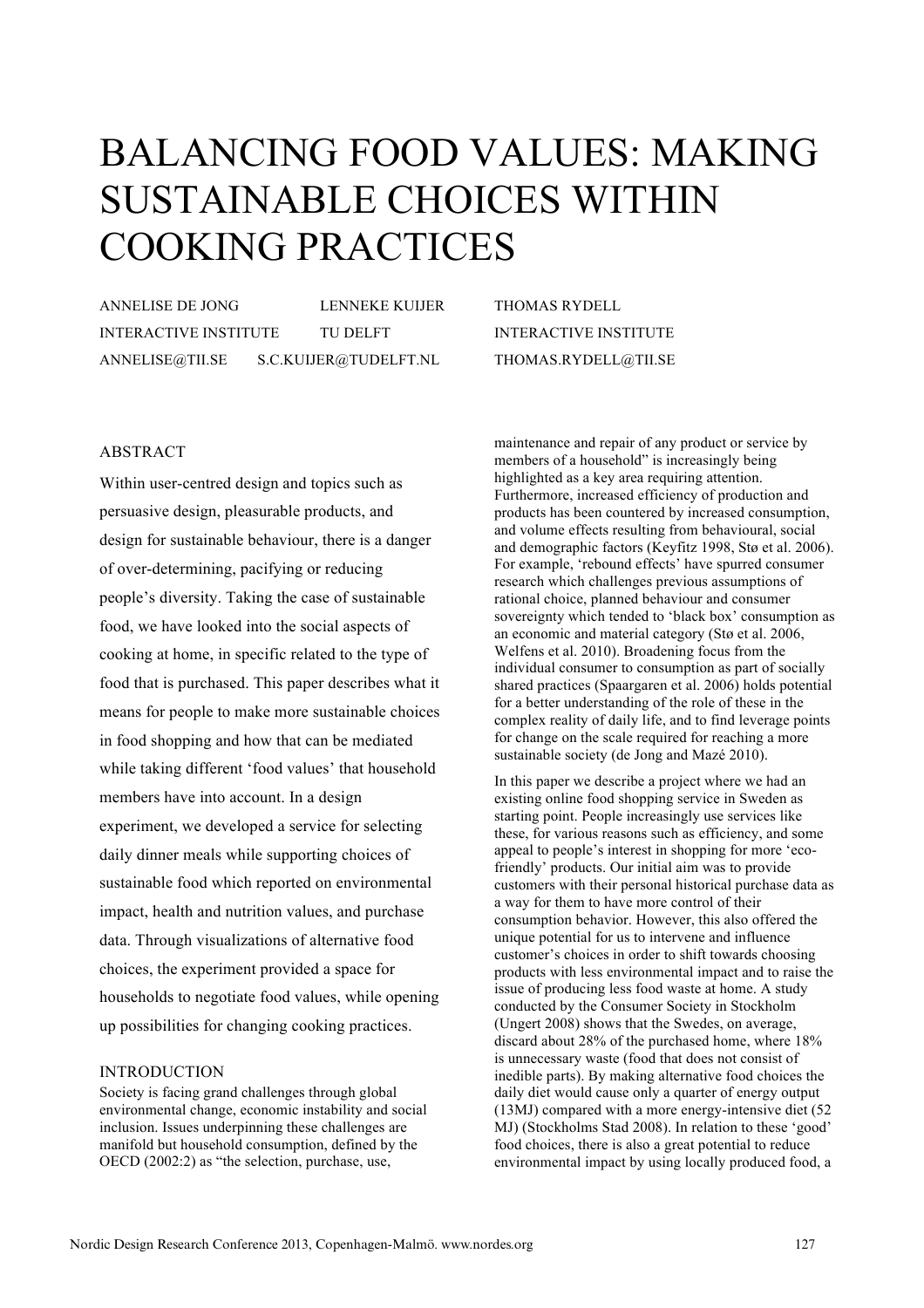change that also generates cost savings. However, there are several unresolved questions in this matter, which we cannot all address in this paper since it is a complex discussion very much dependent on the system boundaries chosen, and also driven by political agendas. For instance, the question if local production, such as beef produced and consumed in Sweden is environmentally better in terms of less transportation versus potential large-scale benefits of production of beef elsewhere in the world.

The questions that we are addressing in this paper are how people make food choices for everyday home cooking practices, and how to engage and support household members in making sustainable food choices.

## **BACKGROUND**

#### DESIGNING CHANGE

Approaches for raising awareness and changing people's consumption behavior often focus on designing interactive systems, for instance by presenting information on resource uptake in a visually attractive and easily accessible way. For example, for reducing direct energy use in households, the goal is to make people reduce their energy uptake by making energy uptake itself both more visible and understandable as to what and when it is used for (Broms et al. 2010). However, some domestic energy-consuming practices, such as washing clothes are non-negotiable (Pierce 2010), where people simply are not willing to make a change. Interactive services and products are also available for shopping 'eco-friendly' food products, such as bar code scanners and applications revealing the 'eco-footprint' of food products or ingredients when standing in the store. However, choices of food are driven by other than rational goals as well. They are not only economically and culturally driven, but set and embedded within a social context (De Borja, 2010).

In our previous work we have investigated the concept of social practices (Author 2012) in order to study the role of design for shaping alternatives to current water and energy consuming household practices. We have adopted the definition of a practice by (Reckwitz 2002), since it explicitly mentions 'things' which we find useful in relation to product design:

"a routinized type of behavior which consists of several elements, interconnected to one other: forms of bodily activities, forms of mental activities, 'things' and their use, a background knowledge in the form of understanding, know-how, states of emotion and motivational knowledge"

A basic characteristic of practices is that they consist of a constellation of interconnected elements, of which 'things' and their use, mental activities and emotional states, and bodily activities and background knowledge are part (Shove and Walker 2010). While designers are trained to design products, Shove and Pantzar argue that "products ('things') alone have no value. They do so

only when integrated into practice and allied to requisite forms of competence and meaning" (2005, 57).

Taking practices as a unit of design (Kuijer and de Jong 2012) means not only to focus on the design of new things but to think about novel constellations of skills and images as well. However, this is still not all of it. Again in the words of Shove and Pantzar, "new practices consist of new configurations of existing elements or of new elements in conjunction with those that already exist. From this point of view, innovations in practice are not simply determined by the generation of new products, images or skills. What really matters is the way in which constituent elements fit together" (2005, 61). In practice-oriented design, the focus expands from things to images and skills, but not without consideration of how these fit together. For example, practices of washing, cooking, travelling and gardening (De Borja et al. 2010, Hielscher et al. 2008, de Jong and Mazé 2010; Spaargaren et al. 2006) are understood as a historically and constantly changing assemblage of designed artifacts, skills and images. Taking practices as unit of analysis offers sustainable design the systemic perspective necessary to address the scale of change required in moving towards a more sustainable society (Scott et al. 2012).

In this project we adopted cooking as main unit of analysis. Although people in Sweden are believed to have a limited number of eight to ten dishes that they prepare for about 80% of the time, there is a large variety of lifestyles between participants from different backgrounds even in similar environments. While for some this is inherently a fun and family matter where taste and variety of dishes and ingredients are on the top list, for others the hassle of this everyday recurring activity but also lack of knowledge and skills, lack of inspiration and the actual planning of meals requires much effort (Spengemann 2011). People have very different personal goals when it comes to what food they choose, varying from balancing quality and price, to health issues, as well as social values.

The increased use of different technological devices and convenience of ready-made food has brought about a new set of skills than in traditional cooking (Truninger, 2001). Processed and pre-prepared food can be combined into tasty dishes and this way of cooking might fit better to the way in which food is sold in supermarkets. In that perspective, it is not enough to simply bring back traditional skills and knowledge to the current cooking practices if the aim is to have a fit with people's modern values. Re-introducing traditional knowledge is seen to have potential but is believed to not hold all the skills needed for the modern context of food practices. This means that new skills and products have to be developed that fit to the context instead of having to re-learn 'traditional skills'.

## PRACTICE-BASED DESIGN PROCESS

We adopted an explorative design approach to explore and open up cooking and shopping practices. It was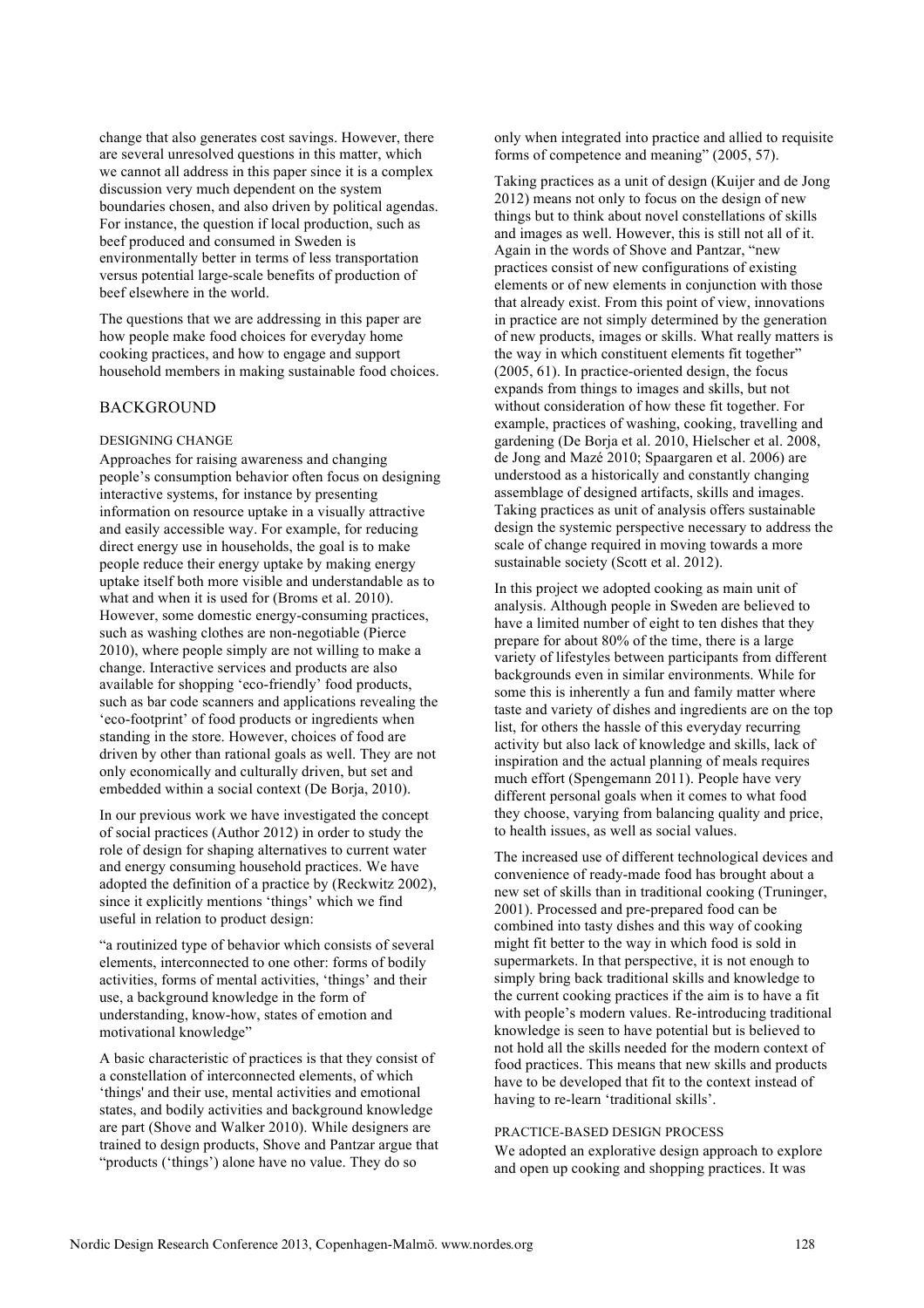carefully guided by the research team for developing design examples in which issues of awareness and social interaction in relation to food shopping choices could be explored, see for example our previous work for such an approach [Mazé and Redström 2008]. Rather than ends in themselves, designed artifacts can be instrumental in futures studies for approaching the social complexities and controversies inherent in dealing with sustainable futures. For example, visualizations may frame perspectives on otherwise intangible and complex phenomena, conceptual or critical designs may broaden the collective imagination by depicting alternative futures or viewpoints, and scenarios may illustrate transition pathways (Mazé and Önal 2010, Quist 2007).

The project was set up around a design team, consisting of service designers and user researchers with a design background, and managers from an online grocery store, joining together in monthly meetings as well as in the participatory design workshop. In these working sessions, quantitative survey data as well as qualitative ethnographical material from the user research was presented as building blocks for the design process, resulting in several design proposals for an online shopping service. One of which was elaborated as prototype for explorative evaluation with users. The project started in February 2011 and lasted one year.

## EXPLORATIVE RESEARCH

Our starting point was to get more insight into what food values people have, and how people actually make choices what to eat, what these choices are based on and how this is embedded in a socio-cultural context. We started off with explorative research by inviting ourselves to accompany people into both physical and online stores. Afterwards, we joined into their homes while documenting the entire sequence of unpacking and storing by video and/or photos. Such documenting was done throughout the project, including evaluation of the final prototype, and data was fed into the design process shaped as stories, pictures and quotes of participants' practices.

#### ONLINE SURVEY

As a first indicator, we conducted an internet survey on what people think about 'ecological' brands, and what they need in order for them to make more sustainable choices in their food shopping. The survey contained questions ranging from the amount of ecological products people buy to amount of food that is thrown, as well as the reasons for making (non) environmental food choices. The internet survey was set out amongst personal networks of the design team members, and was eventually filled out by 42 persons. The results were analyzed by quantitatively assessing the results and were regarded as indicative. Results suggested that people suffered from a lack of trustworthy information on food products to make sustainable food choices.

### ETHNOGRAPHIC STUDIES

In response to the need for diversity and inclusion of people with different 'food lifestyles', we set up our explorative observations and interviews with people whom we expected to have different personal goals: a person with an interest in eco-products, an online shopper with small kids, a food expert, and a person *un*interested in food waste. Furthermore, one person, the 'food expert', agreed to be part of the project during all research iterations, see also Figure 1.

We found it particularly important to observe people directly at the store where they usually would go for shopping food or groceries, and at their homes. If possible, we invited them to be interviewed with family members. For various food choices, it is difficult for people to verbalize their thoughts about things they do in the store and why they choose certain products or brands. Similarly, it will provide more direct and evidence based information when people show things in their kitchen or at the store. For example, to see what type of ecological products they buy and why, how they go about with information on products, where and how they store things at home, and whether they are aware of the food they have in their cupboards and fridge. Meanwhile, we asked questions about special occasions, such as dinner parties and birthdays, and how they used to think about food products and shopping in the past.

The explorative research included two moments in time for the observations and interviews: (1) at the start we performed explorative observation with 4 people during shopping at the physical store or online at home (each roughly 1.5 hours), and (2) half way during the project, we organized interviews with 7 people, of which the one person as 'food expert' had been part of the first observation round, to evaluate and prioritize three design proposals (each roughly 1.5 hours).

#### METHOD OF ANALYSIS

We analyzed and transcribed all collected material from the observations and interviews, resulting in a total of about 20 hours of video and audio recordings. The questionnaire, observations and interviews were mainly used to inspire the design process, not to form an accurate overview of different food values and people. These were reported in user profiles reflecting personal information as well as ambitions and problems, see Figure 1.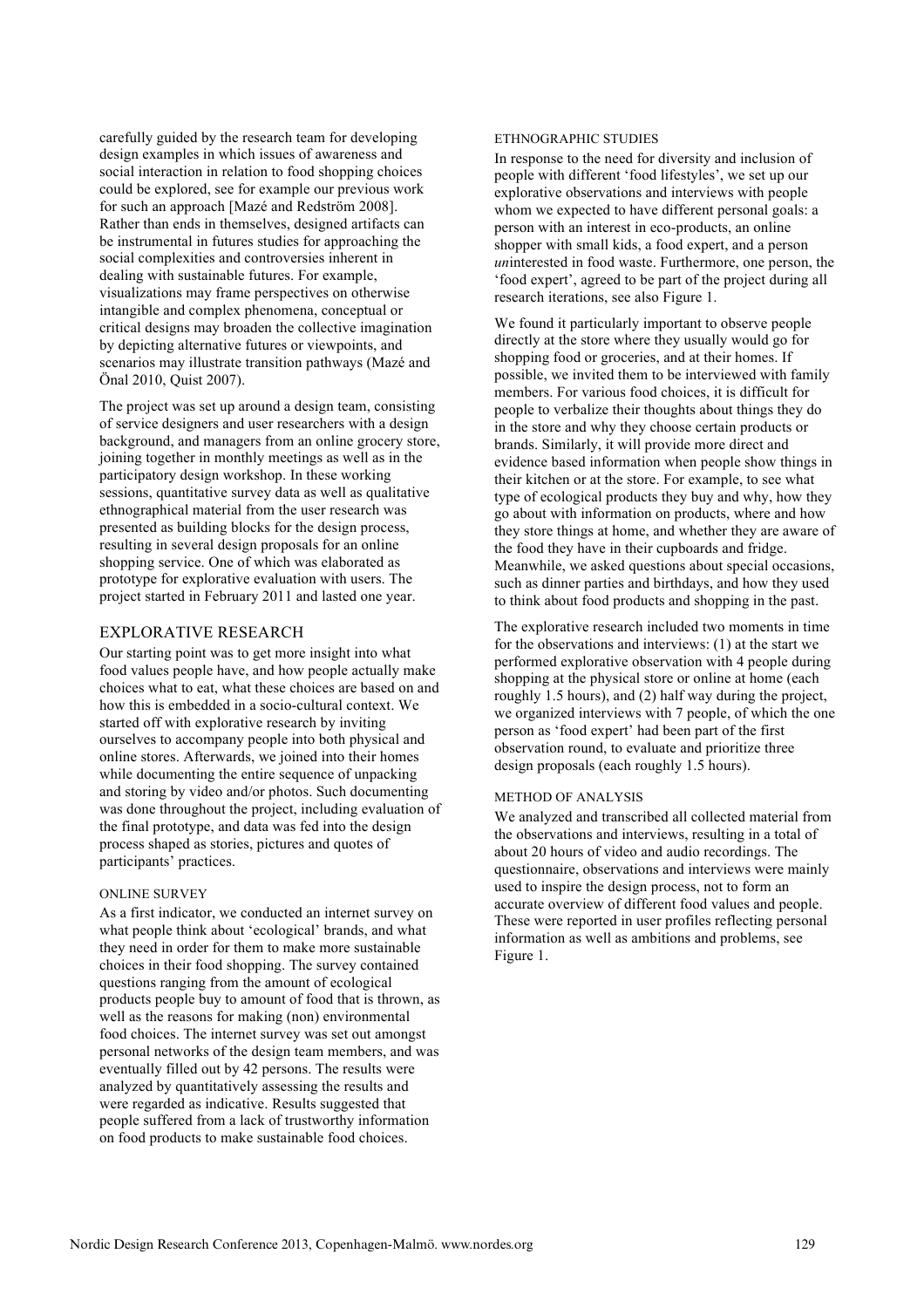

Figure 1. User profile with picture, quotes, drivers/ambitions, opportunities, problems and thresholds.

## FOOD CHOICES

The food values of participants that we found in the research showed a high variety between people. They ranged from a high demand for taste and quality from food experts, who are experimenting with food, and the eco-interested person who uses social media for exchanging recipes with other similar minded people. Others values coming from the online shopper with kids and the food expert, are related to issues on health and nutrition, for instance from people with children or people with specific diets. Also, a lack of inspiration and knowledge reported as a 'daily hassle of balancing quality and price' is a recurring issue among all participants.

How people make food choices and what it is based on, has been divided in two themes: firstly, trustworthiness of information and secondly, balancing food values.

## TRUSTWORTHINESS OF INFORMATION

Participants indicated in the first explorative interviews and in the internet survey that they had a need for knowledge on the environmental impact of their food consumption. They indicated that they did not trust the eco-brands, or that they did not know how to interpret the information and understand differences between the 'eco-products'. Also, unverified stories going around about 'good' and 'bad' products, and proper ways of preparation were a source of frustration. Here, participants are searching for answers online and in their personal networks, but do not know where to look for trustworthy information.

From the observations in the store, it became clear that participants had various ways of determining quality of specific fresh products, for instance the food expert was touching and smelling fruit and vegetables, and looking at the product's color, texture, as well as due dates of fresh products. The eco interested person and the food expert were keen on getting raw ingredients or locally produced food, as opposed to the ready made dishes, pre-cooked and processed food to avoid artificial food supplements. However, the online shopper also indicated not to know how to relate to environmental

impact and was especially unsure about other impacts, such as packaging and transportation and how that worked out as a whole.

## BALANCING FOOD VALUES

Participants take the everyday returning choices of 'what to eat' very differently. For the food expert with teenaged child who is also deciding on the daily dinner meals, there is more discussion and negotiation on sustainable choices. But for the online shopper with small kids it is more important to have a healthy and balanced diet, combined with a good quality/price index.

Although for the eco-interested person the environmental impact of food products was an important part of the decision process, other participants find it difficult or not important and rather relate to taste and health/nutrition. Some participants use a home delivery service, or have used it earlier. These services take care of deciding what to eat, and deliver the ingredients for dinner meals, for instance. Some of these services are geared towards providing fresh and locally produced ingredients and 'eco-products'. Again the participants mention trust and that it is important to believe in the quality of the service, the products they deliver, and what it stands for.

An important value, that is already touched upon, that all participants mentioned is health and nutrition. Even though the importance of this has changed continuously during their life, with getting children as the major instigator for taking this more seriously, most participants mentioned that they still have to balance the quality of products with their finances. Evenmore, in households where not all members prefer the same food, for instance those with specific health or vegetarian wishes, participants indicated that this adds to their daily struggle of finding harmony in everyday cooking.

In terms of food waste, participants often mentioned not to know what items were lying around in the fridge and cupboards, nor did they know about their due dates. They also talked about dinner left overs, which were made into lunch boxes for the next day or, what also happened, that left overs were being placed in the back of the fridge or freezer and forgotten over time and eventually were thrown. This is something that people said they were actually feeling unhappy about and would like to avoid.

## DESIGN EXPERIMENTS

Given these food values and choices, we were looking for points of intervention for our design example. We sought to find those instances where people are open for discussion and interested in hearing more, or where they are already looking for alternative ways, or even trying out new ways of cooking to see how those fit in their everyday lives.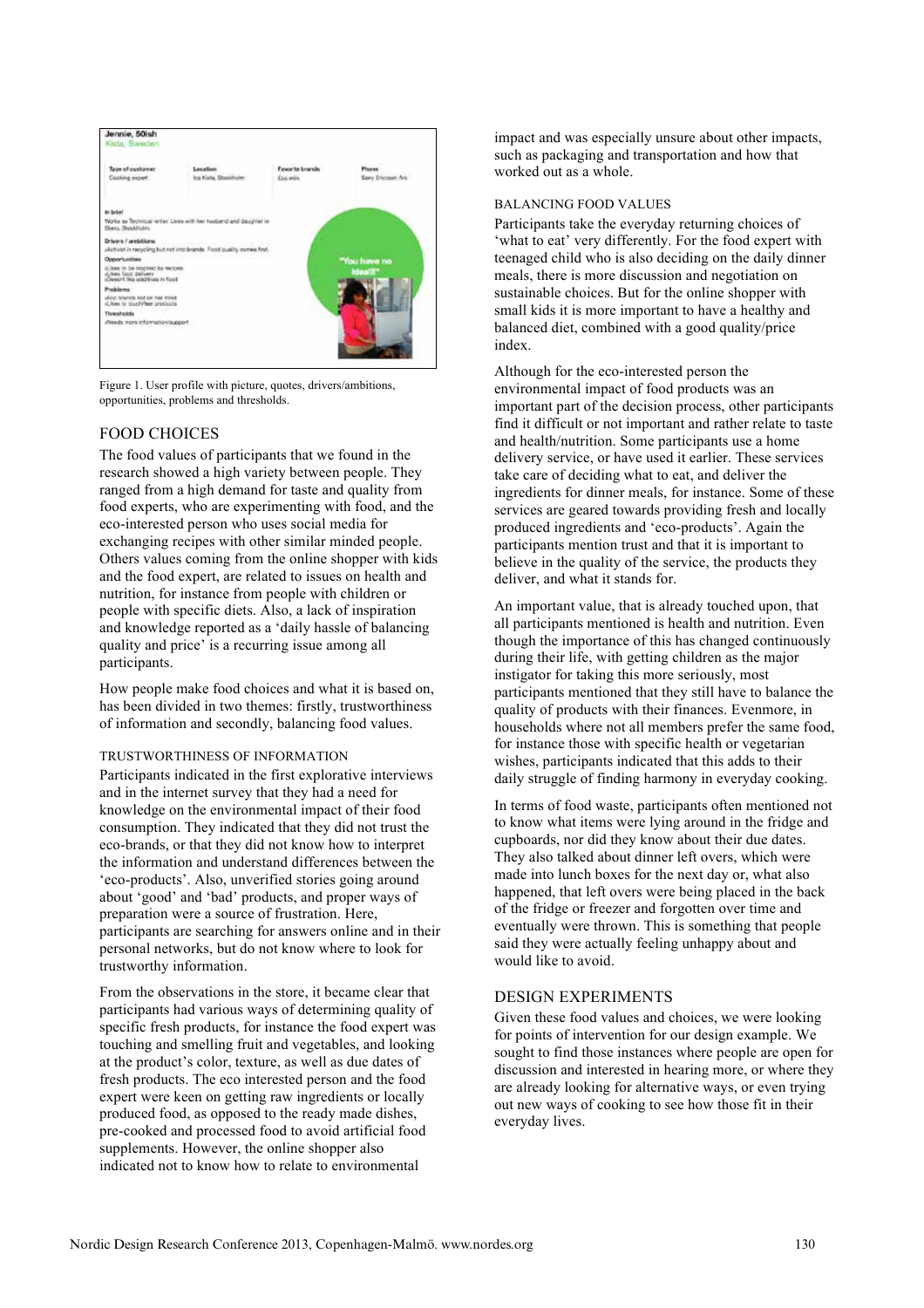

Figure 2. Participatory design workshop with a futures approach.

By taking a futures perspective, as explained in the background section, which was set in a participatory design workshop format, we aimed to open up potential scenarios without the present political and social power structures, see Figure 2. For instance, what it would be like if there was a high food tax on specific products or if more types of food waste than compost could be recycled in ways similar to recycling of paper and plastics. Even so, it is extremely difficult to imagine how that would work out, and more specific, what the consequences of those 'future conditions' are for people's everyday life. However, it opened up a way of thinking and reflecting on food values and cooking practices that are not restrained by, for example, industries' sales objectives or accessibility of locally produced food.

As a result, we formulated four directions that worked for us as a way of framing 'design spaces' in which we could start formulating our design examples:

- 1. Informative, which support individual customers during actual shopping with information,
- 2. Collaborative & Social, focusing on the potential of social media to engage people in networks for getting inspiration, or gaining skills and knowledge,
- 3. Coaching, which is based on open access of purchase data and linking those to user profiles.
- 4. 'Futuristic', involving more interactive modes of coaching where questions can go back and forth on a more personal level, such as stress levels.

Within these directions, we sketched and, in the end, defined three design examples. They were different types of services and we chose one for each direction, apart from the Futuristic direction: (1) A shopping service with an extra layer for local producers and food experts to exchange knowledge and ideas, (2) A recipe service for sharing tips and recipes, and (3) A planning service with factual data on food and guidance for changing food patterns.

## DESIGN EXAMPLE

To be able to reflect on the questions we posed in the research, we developed one design example called 'Food Planner' further. It is based on the third design direction, and was prototyped as an application for an iPad, see Figure 3, only for the purpose of the research. This gave us the opportunity to study the type of feedback and information that people actually supports in their decision making and possibly in changing their cooking practices.

We chose the Food Planner, because we were looking for ways to support and engage household members in cooking practices, with meals as the center of attention for people's inspiration, negotiations, and choices. By offering several options for dishes, including healthy alternatives and showing their environmental impact, it aims to create discourse around food preferences as a way of reflecting on people's cooking practices. This would mean, for instance, that if one person in a family thoroughly enjoys beef (with high environmental impact), and another person prefers vegetarian dishes (with low environmental impact), it can be made 'acceptable' for both to have some beef dishes since it will be balanced out by vegetarian dishes.



Figure 3. Family planning of weekly dinners in the interview setting.

We will briefly present the design example here.

The final design has several features that allowed people to plan their dinner on a weekly basis by choosing ready available meals and recipes. The selection of meals made it possible to create a point system of meals' environmental climate impact. Such a point system is preferable since impacts are defined in intervals and making the points correspond to these intervals. Similar to the point system of Weight Watchers (2013) for nutritional information, the system creates an intuitive model matched to different goals (for instance a goal could be 10 points/day). Furthermore, it is only necessary to calculate products in common recipes and the impact of many products converge to zero in small quantities.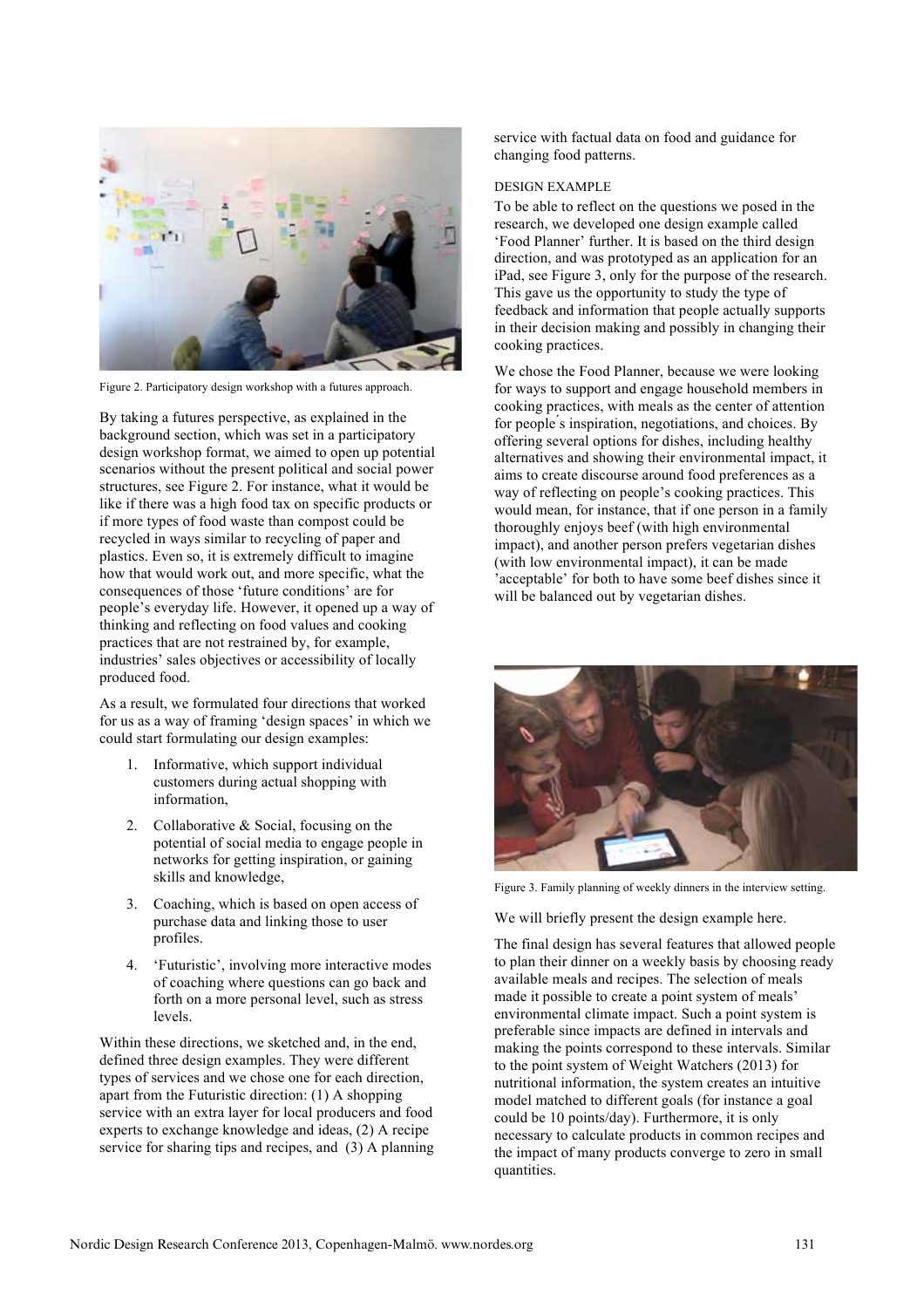These calculations were based on Life Cycle Assessment (LCA) calculations of indirect energy caused by producing, transporting, packaging, etcetera, of food products. The calculations were estimates, based on environmental impact databases made available through our previous project 'Reclaim your data' in which data was developed by Swedish defence research through the use of an energy analysis program, which is a simplified LCA method. The LCA calculations were made for a small number of example dishes by calculating the type and amount of ingredients, and add their relative impact in terms of CO2 emissions, see Figure 4 for an example.

To set the CO2-score we multiplied the total amount of CO2 with a factor and put the result in different intervals. To set this factor we experimented with the numbers and found a reasonable balance between having low numbers, which are easier to remember and more accurate in terms of letting errors into the intervals- and still expressing variations between most dishes. Thus, most recipes wouldn't be in one or a few intervals.

In the prototype we set a goal of a maximum of 40 CO2 points per person and week based on dinners. This was mostly an experimental number but it was based on a 25 % decrease in CO2 consumption from the current consumption. This was up to people themselves to set based on their current consumption, and then to gradually lower it so as to make it feasible for people to reach the goal.

The nutrition and health information was based on the content and balance of ingredients of the meals, such as fibres, fruit/vegetables, sugar, salt and oil-based products, where we used customized preferred daily intake overviews for visualizing the data.



Figure 4. Example of LCA calculation of hamburger, including a meat alternative, in CO2 values and related point system.

The calculations and information were gathered purely for prototyping purposes. They did not reflect accurate numbers, which was also pointed out to participants in the user tests. Our intention here was to describe

possibilities and boundaries with a possible system of CO2-feedback rather than develop it.

Another feature is the democratization of data. As people use services in their daily lives, such as shopping with loyalty cards, large amounts of data about their behavior is generated and analyzed to empower organizations in their decision-making. Therefore it provides people with the opportunity to access their own purchase data, which could give 'power back to customers'. Apart from historical data on quantities of products, the service also generates a shopping list based on the chosen meals, with which people could check their stocks and take away those items they don't need, hence reducing food waste.

In Figure 5, the design example is shown. Here, it reflects the main screen with pictures of dishes, as well as their ingredients and recipe. For each meal, an indication of environmental impact of all the ingredients is provided by a number reflecting environmental impact. Those are added up in a bar depicted underneath the chosen recipes which is visually filling up from the left in green, but turning orange and red as soon as a, self-chosen, goal of maximum total number of points per week was exceeded. Also, accumulated overviews of environmental impact, including so-called 'top five ingredients' and personalized suggestions are provided in follow-up screens. Other overviews, not depicted here, include the health and nutrition graphs, and financial overviews.



Figure 5. The first prototype of the design example Food Planner on an iPad with the suggestion of daily meals, including direct environmental feedback.

#### EXPLORATIVE EVALUATION

The prototyped design example was explored by 6 participants, including other household members, at their homes in an 1-2 hour interview. The participant that had taken part from the beginning was included in the evaluation as well. For the purpose of the research, about 20 dishes were taken up in the service, as well as their calculated environmental impact, and the nutrition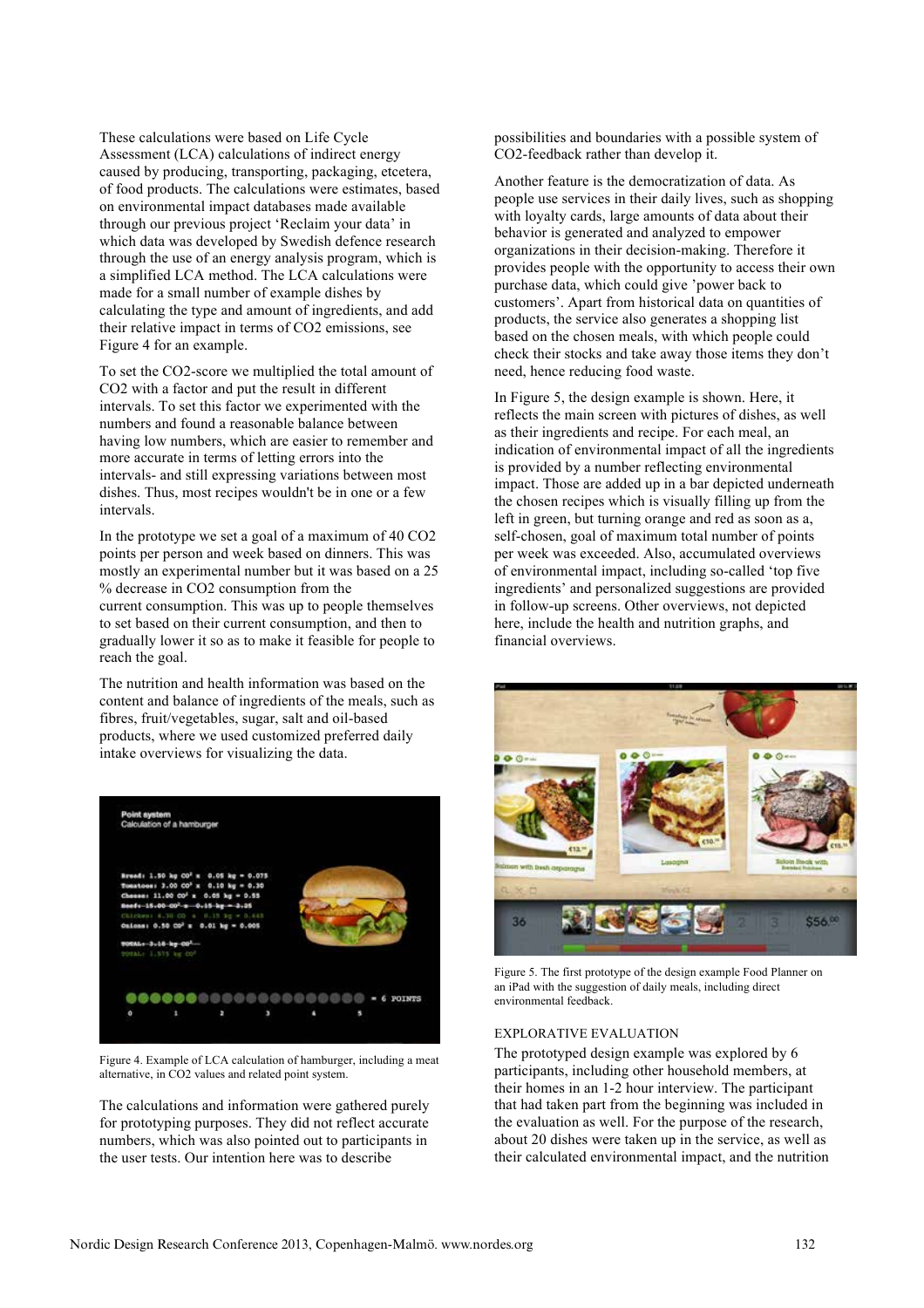and health data. The prototype functioned in terms of the visual layout of the screens, possibility of manipulating images of meals, the shopping list functionality, graphs and overviews, but did not resemble reality in terms of actual store content and exact data.

The interviews were themed by taking out quotes and reporting those within our questions of food choices and changing practices: (1) Making sustainable food choices and (2) Changing everyday cooking practices.

## 1. Making sustainable food choices

In the service we included three types of information feedback that people indicated they needed: an environmental impact point system, health and nutritional graphs and financial overview. For choosing dishes, visualizations were provided in clear and bright pictures of the dishes. People mentioned this as an important feature since food is all about texture and colour and this is a good way of referring to those values, albeit in a different way. However, they also clearly indicated that they wanted detailed overviews to compare their data with others and also for setting their personal goals. On a more practical level, people expressed preferences on the way the environmental impact was depicted. For instance, they felt they were punished by visualizations indicating high impact numbers in a red color.

Credibility and accessibility of information are two important notions within the service for people to actually make changes in their routines, which they feel are worth the effort. Several participants indicated afterwards in the phone interviews that they became much more aware of the products they choose and to be more active in finding information and alternatives. Apart from providing purely information about the background of products, there is also a need for more personalized, humorous and visually attractive stimuli and remarks that are aimed towards making people reflect on their consumption patterns, for instance a remark on environmental impact that says "Oops, too much beef here".

#### 2. Changing everyday cooking practices.

Participants indicated that even though the environmental impact was simplified within a point system, it is a notion that is often unfamiliar to participants and that they cannot relate to their everyday life. In order to become useful for them, they need a way of comparing the impact value with other things that they can relate to, such as the impact of traveling or energy use, or with other people. In terms of nutrition and health, graphs are difficult to interpret for some people, but in general this was seen as an important feature of a total service. Similar viewpoints arose on the graphs reflecting historical purchases and financial overviews.

During the evaluation, some participants actually had to change their shopping practices since we interviewed

them sitting together as families, which they normally would not do, as they said. Here, teenaged children got very involved in the selection of dishes, see also Figure 3, and it provoked discussions on food choices among family members, of which they said that they had not known about other members' thoughts before. During the interview negotiations on the planning of dishes in one week were going on between family members, such as "but you have already had your steak and now I would like to have the beetroot soup". It facilitated a meaningful interaction amongst family members in a playful way, contrary to the notions of 'hassle' and 'efficiency' that we encountered in the earlier user research.

## DISCUSSION

Our goals in the project were to understand how people make food choices and to explore how to engage and support household members in making their food choices more sustainable.

We found two important themes related to people's food choices: (1) Trustworthiness of information, and (2) Balancing food values. We have been experimenting with these themes by designing several design examples of which we have prototyped and evaluated one, the Food Planner, a service for weekly planning dishes presenting reliable information on environmental impact, nutrition and health information, and financial overviews based on purchase data. The environmental impact feedback was visualized in a point system, based on LCA calculations of food products in Sweden, albeit with a limited size of the database. The nutrition and health information was based on the content and balance of ingredients within estimated preferred daily intake overviews.

### CHANGING PRACTICES

While issues on presenting and visualizing data on resource uptake are not new, we have begun to explore ways to present the information of environmental impact of food to people in an easy, yet rich way. Still, many issues remain open for questioning, such as the point system for environmental impact of food products and the relation of such a system to other resource uptake indicators.

We have also intervened on a social level, by facilitating negotiation and decision making within families. However, we discussed changing routines only in the interviews and we have to question whether this comes near to the level of forming and stabilizing 'new' practices that we feel is necessary. In order to understand how cooking practices can be shaped, we may need to step away from current modes of interaction and devices that come on top of the current information load that people handle in everyday life.

### EXPERIMENTAL DESIGN APPROACH

The experimental design approach taken in the project as well as the continuous iteration of the user research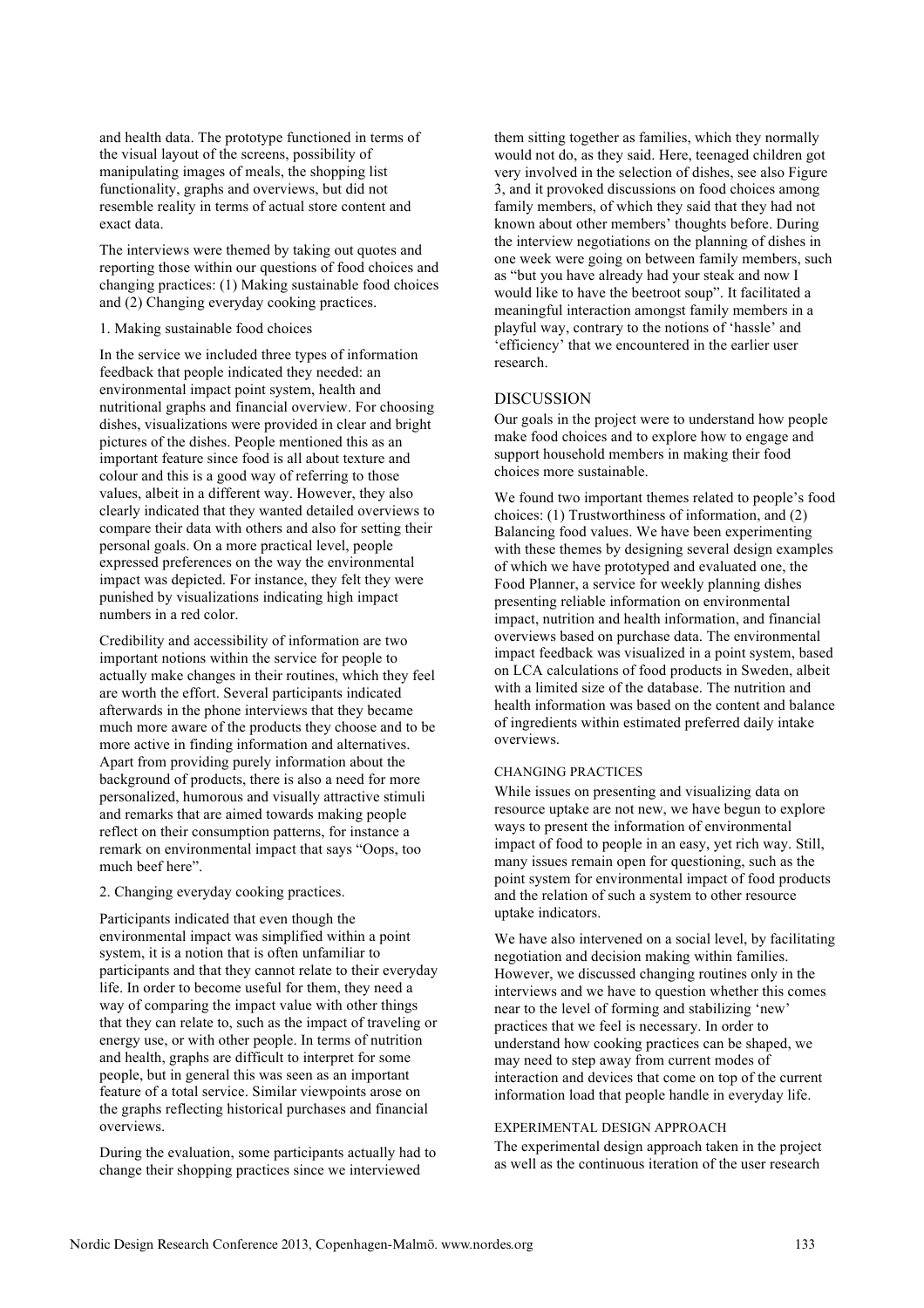into the design process has led to design iterations that were made on the basis of the aim of the team members to understand how to relate to people's food values. Team members were eager and anticipating on implementing insights and evaluations of the prototyping phase into the final design example. However, they had to get used to the way the project was framed, without the existence and formulation of a 'design problem', and instead searching for design examples as a way to study a phenomenon rather than designing a 'solution' for a certain 'need'. Our design team, although varied in terms of expertise, did not represent customers, nor did it include people from other socio-cultural backgrounds than our own. As a concluding remark on participatory design, we need to be careful when thinking in terms of who we are designing for, and who we relate to as 'the others' (Keshavarz and Mazé 2013), or as the put it "The role of the designer and researcher simply cannot be preconstituted, nor its terms of participation. Design must be queried at the 'political frontier', in which other, situated forms of knowledge are embodied in socialand change-oriented practices".

Future research is underway and will take up the precise calculation of meals and how people can relate that to other (in)direct use of resources. Also, the mode of the current design example has been used merely as an example and possibilities of other modes, not necessarily online shopping, but more directly related to food, such as in a physical grocery store will also be investigated. Maybe most importantly, we need to take a step back from this experiment, and, perhaps guided by principles of backcasting and future studies (Wallgren and Höjer 2009), find alternative scenarios that do not introduce yet another interactive technology.

## **CONCLUSION**

In this paper we have presented how we explored issues around making sustainable food choices in everyday home cooking practices. Important themes that we found in our search are: (1) Trustworthiness of information, and (2) Balancing food values.

We have prototyped and evaluated one design example, the Food Planner, a service for daily planning of dishes which presents reliable information on environmental impact, nutrition and health and financial overviews, which proved to be a viable means for exploring and negotiating people's food values. However, we will still need to verify by means of long-term studies, for instance, to what extent people will actually make more sustainable food choices and change their cooking practices.

Future research will take up the development of the suggested point system for environmental feedback, to assess whether and how this will actually succeed to become an effective means to create discourse in households on food values and accordingly, to develop new cooking practices.

#### ACKNOWLEDGEMENTS

We thank the Swedish funding organization VINNOVA for their Vardags IT 2011grant of the project CHECKOUT. Furthermore we want to acknowledge Eric Gullberg and Pauline Spengemann for their work in the project, and all participants in our studies.

## REFERENCES

- Borja, J. de, L. Kuijer, and W. Aprile 2010, Sustainable systems innovations in households' food acquisition activities: a practice oriented approach, in ERSCP-EMSU Knowledge collaboration & learning for sustainable innovation, J.Q. R. Wever, A. Tukker, J. Woudstra, F. Boons, N. Beute, Editor. 2010, Faculty of Industrial Design Engineering: Delft, The Netherlands.
- Broms, L., Katzeff, C., Bång, M., Nyblom, Å, Ilstedt Hjelm, S., Ehrnberger, K. 2010, Coffee Maker Patterns and the Design of Energy Feedback Artefacts. In Proc. DIS 2010, ACM Press 2010, p. 93-102.
- Hielscher, Sabine, Tom Fisher and Tim Cooper 2008, The Return of the Beehives, Brylcreem and Botanical! An Historical Review of Hair Care Practices with a view to Opportunities for Sustainable Design, in proceedings of the Design Research Society conference, Sheffield, UK: DRS.

Jong, A.M. de and Mazé, R. 2010, Cultures of Sustainability: 'Ways of doing' cooking, in proceedings of Knowledge Collaboration & Learning for Sustainable Innovation conference, Delft, the Netherlands: ERSCP-EMSU.

Keshavarz, M. and Mazé, R. 2013, Design and dissensus: framing and staging participation in design research, *Design philosphy papers*, 1/2013.

- Kuijer, L. and Jong, A.M. de 2012, Identifying design opportunities for reduced household resource consumption: exploring practices of thermal comfort, *Journal of Design Research,* Vol. 10, 1/2, p. 67-85.
- Keyfitz, N. 1998, Consumption and Population, in The Ethics of Consumption, ed. David Crocker and Toby Linden, Lanham: Rowman & Littlefield, 476-500
- Mazé, Ramia and Redström, Johan 2008, Switch! Energy ecologies in everyday life. *International Journal of Design* 2, no. 3, 55-70.
- Mazé, Ramia and Önal, Basar 2010, Hands on the Future, in Proceedings of the Stockholm Futures Conference, Stockholm, Sweden: KTH Royal Institute of Technology.
- OECD, 2002, Towards Sustainable Household Consumption? *OECD Observer: Policy Brief*: July